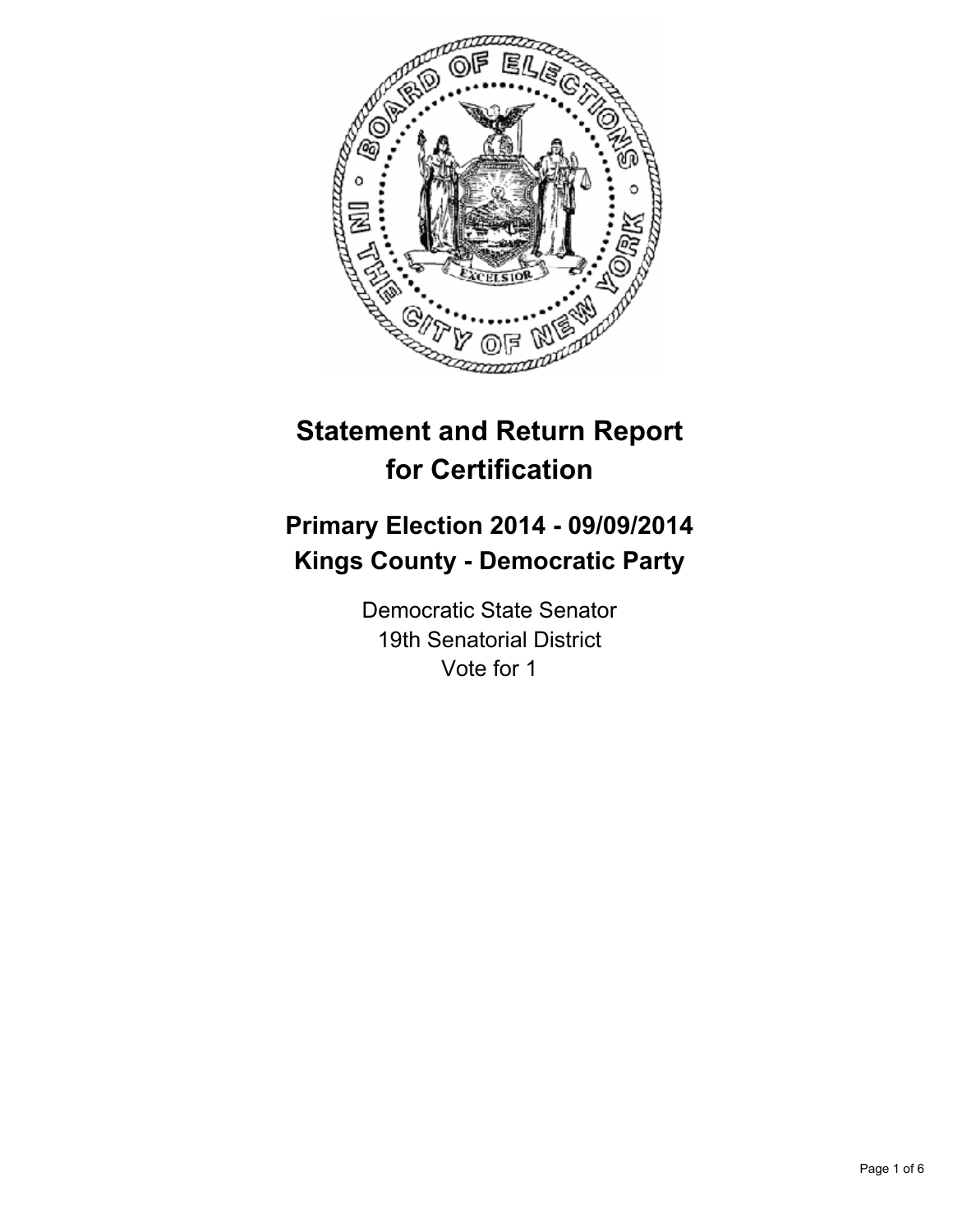

| <b>PUBLIC COUNTER</b>                                    | 1,213        |
|----------------------------------------------------------|--------------|
| <b>EMERGENCY</b>                                         | 0            |
| ABSENTEE/MILITARY                                        | 74           |
| <b>FFDFRAL</b>                                           | 0            |
| <b>SPECIAL PRESIDENTIAL</b>                              | $\mathbf{0}$ |
| <b>AFFIDAVIT</b>                                         | 5            |
| <b>Total Ballots</b>                                     | 1,292        |
| Less - Inapplicable Federal/Special Presidential Ballots | 0            |
| <b>Total Applicable Ballots</b>                          | 1,292        |
| <b>SEAN K. HENRY</b>                                     | 132          |
| JOHN L. SAMPSON                                          | 562          |
| ELIAS J. WEIR                                            | 132          |
| <b>DELL SMITHERMAN</b>                                   | 337          |
| AARON BARCOW (WRITE-IN)                                  | 1            |
| ANTHONY WEINER (WRITE-IN)                                | 1            |
| BEN AKSELROD (WRITE-IN)                                  | 3            |
| MONIR AVERY (WRITE-IN)                                   | 1            |
| PETER WOO (WRITE-IN)                                     | 1            |
| THOMAS FEHETTI (WRITE-IN)                                | 1            |
| UNATTRIBUTABLE WRITE-IN (WRITE-IN)                       | 2            |
| <b>Total Votes</b>                                       | 1,173        |
| Unrecorded                                               | 119          |

| PUBLIC COUNTER                                           | 14 |
|----------------------------------------------------------|----|
| <b>EMERGENCY</b>                                         | 0  |
| ABSENTEE/MILITARY                                        | 0  |
| <b>FEDERAL</b>                                           | 0  |
| <b>SPECIAL PRESIDENTIAL</b>                              | 0  |
| <b>AFFIDAVIT</b>                                         | 1  |
| <b>Total Ballots</b>                                     | 15 |
| Less - Inapplicable Federal/Special Presidential Ballots | 0  |
| <b>Total Applicable Ballots</b>                          | 15 |
| <b>SEAN K. HENRY</b>                                     | 1  |
| JOHN L. SAMPSON                                          | 4  |
| ELIAS J. WEIR                                            | 1  |
| <b>DELL SMITHERMAN</b>                                   | 5  |
| MOSHE HERZBERG (WRITE-IN)                                | 1  |
| <b>Total Votes</b>                                       | 12 |
| Unrecorded                                               | 3  |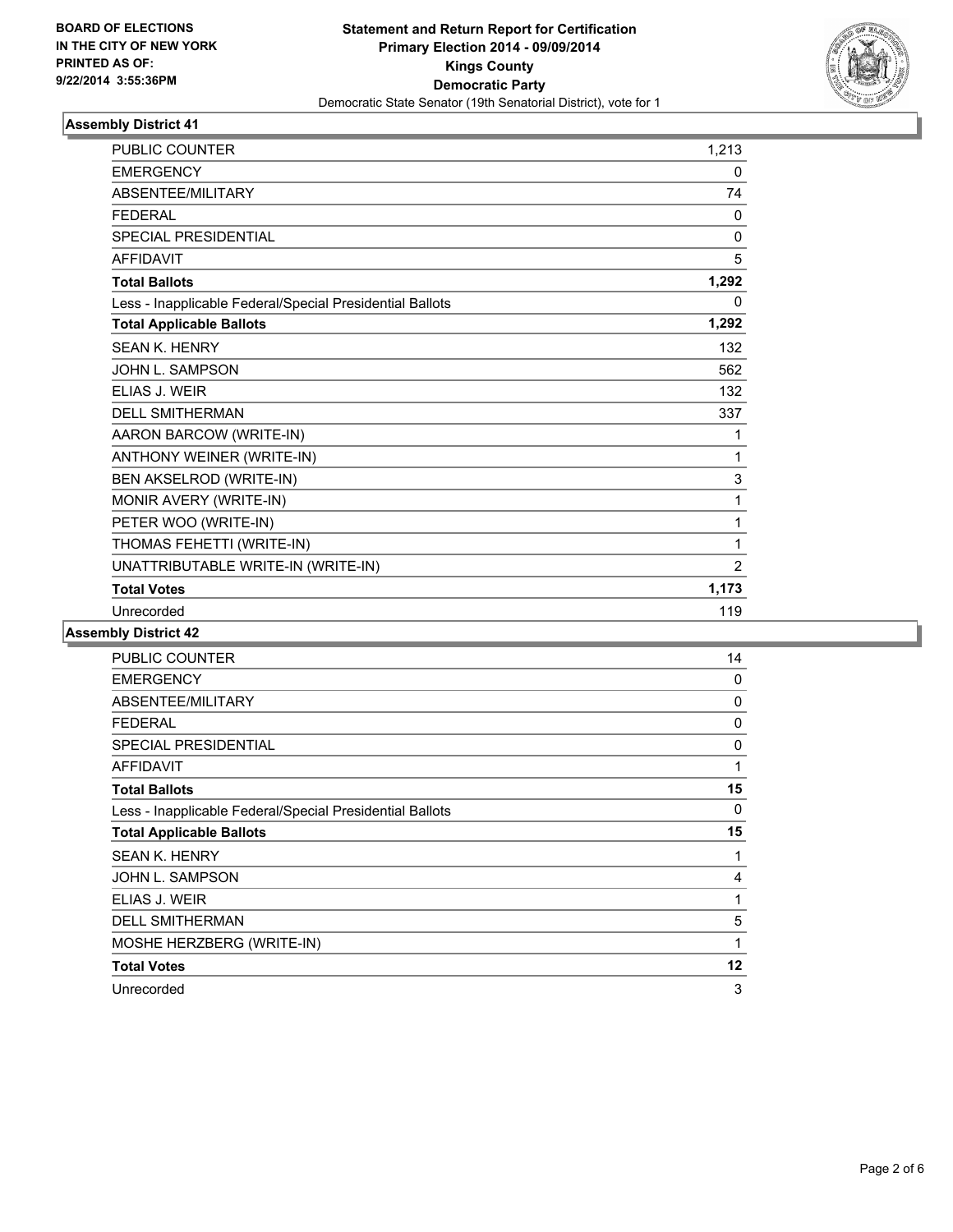

| PUBLIC COUNTER                                           | 166            |
|----------------------------------------------------------|----------------|
| <b>EMERGENCY</b>                                         | 0              |
| ABSENTEE/MILITARY                                        | 16             |
| FEDERAL                                                  | 0              |
| <b>SPECIAL PRESIDENTIAL</b>                              | 0              |
| <b>AFFIDAVIT</b>                                         | $\overline{2}$ |
| <b>Total Ballots</b>                                     | 184            |
| Less - Inapplicable Federal/Special Presidential Ballots | 0              |
| <b>Total Applicable Ballots</b>                          | 184            |
| <b>SEAN K. HENRY</b>                                     | 25             |
| JOHN L. SAMPSON                                          | 54             |
| ELIAS J. WEIR                                            | 14             |
| <b>DELL SMITHERMAN</b>                                   | 58             |
| <b>Total Votes</b>                                       | 151            |
| Unrecorded                                               | 33             |

| PUBLIC COUNTER                                           | 239          |
|----------------------------------------------------------|--------------|
| <b>EMERGENCY</b>                                         | 0            |
| ABSENTEE/MILITARY                                        | 1            |
| <b>FEDERAL</b>                                           | $\mathbf{0}$ |
| <b>SPECIAL PRESIDENTIAL</b>                              | 0            |
| <b>AFFIDAVIT</b>                                         | 3            |
| <b>Total Ballots</b>                                     | 243          |
| Less - Inapplicable Federal/Special Presidential Ballots | 0            |
| <b>Total Applicable Ballots</b>                          | 243          |
| <b>SEAN K. HENRY</b>                                     | 38           |
| JOHN L. SAMPSON                                          | 63           |
| ELIAS J. WEIR                                            | 22           |
| <b>DELL SMITHERMAN</b>                                   | 82           |
|                                                          |              |
| DEBBIE MEDINA (WRITE-IN)                                 | 6            |
| <b>Total Votes</b>                                       | 211          |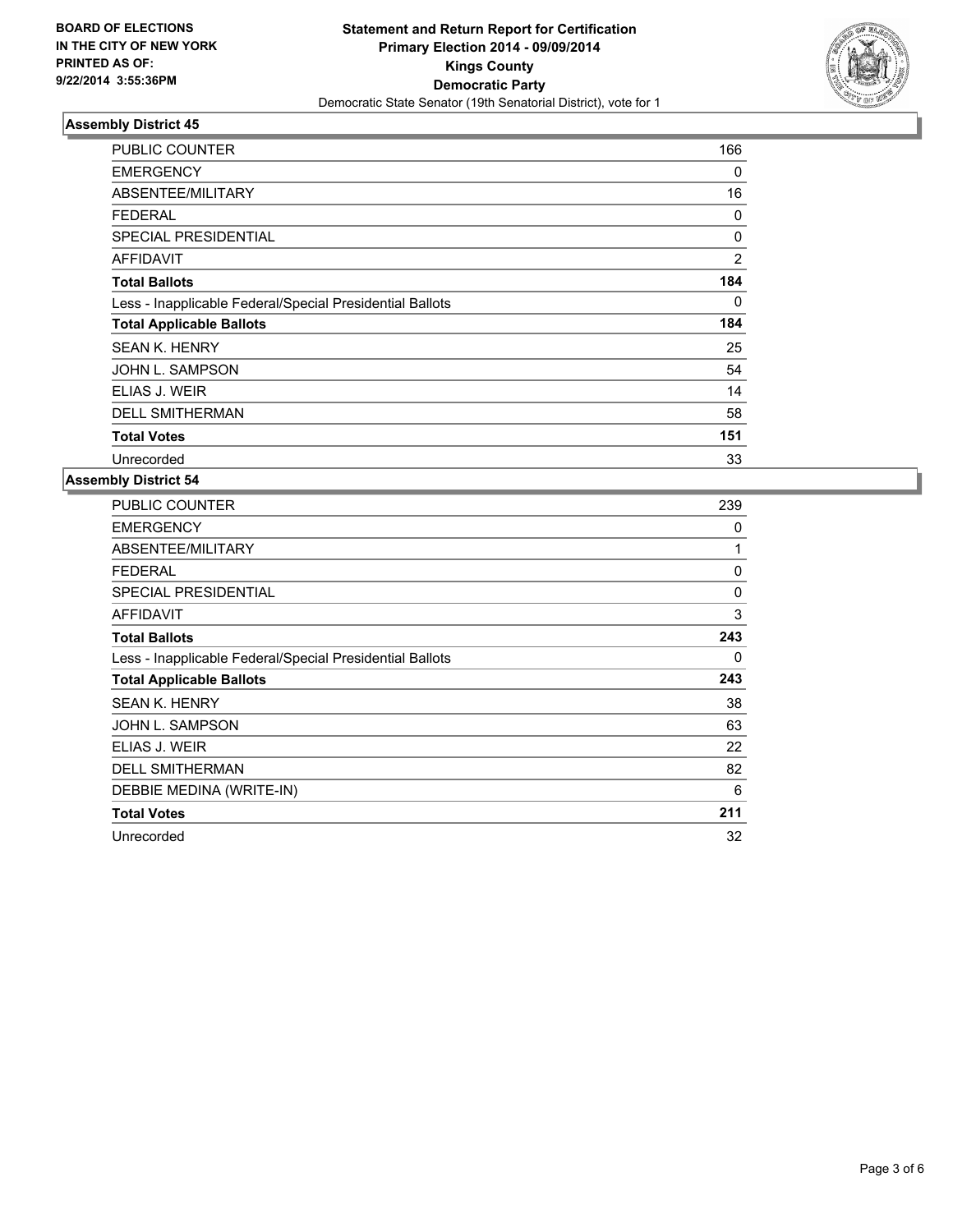

| <b>PUBLIC COUNTER</b>                                    | 862          |
|----------------------------------------------------------|--------------|
| <b>EMERGENCY</b>                                         | 0            |
| ABSENTEE/MILITARY                                        | 25           |
| <b>FEDERAL</b>                                           | 0            |
| <b>SPECIAL PRESIDENTIAL</b>                              | 0            |
| <b>AFFIDAVIT</b>                                         | 10           |
| <b>Total Ballots</b>                                     | 897          |
| Less - Inapplicable Federal/Special Presidential Ballots | 0            |
| <b>Total Applicable Ballots</b>                          | 897          |
| <b>SEAN K. HENRY</b>                                     | 92           |
| JOHN L. SAMPSON                                          | 450          |
| ELIAS J. WEIR                                            | 42           |
| <b>DELL SMITHERMAN</b>                                   | 207          |
| JOHN L. SAMPSON (WRITE-IN)                               | 1            |
| RUBAIN DORANCY (WRITE-IN)                                | 4            |
| UNATTRIBUTABLE WRITE-IN (WRITE-IN)                       | $\mathbf{1}$ |
| <b>Total Votes</b>                                       | 797          |
| Unrecorded                                               | 100          |

| <b>PUBLIC COUNTER</b>                                    | 1,629 |
|----------------------------------------------------------|-------|
| <b>EMERGENCY</b>                                         | 0     |
| ABSENTEE/MILITARY                                        | 94    |
| <b>FEDERAL</b>                                           | 0     |
| <b>SPECIAL PRESIDENTIAL</b>                              | 0     |
| <b>AFFIDAVIT</b>                                         | 8     |
| <b>Total Ballots</b>                                     | 1,731 |
| Less - Inapplicable Federal/Special Presidential Ballots | 0     |
| <b>Total Applicable Ballots</b>                          | 1,731 |
| <b>SEAN K. HENRY</b>                                     | 159   |
| JOHN L. SAMPSON                                          | 1,000 |
| ELIAS J. WEIR                                            | 55    |
| <b>DELL SMITHERMAN</b>                                   | 481   |
| UNATTRIBUTABLE WRITE-IN (WRITE-IN)                       | 3     |
| <b>Total Votes</b>                                       | 1,698 |
| Unrecorded                                               | 33    |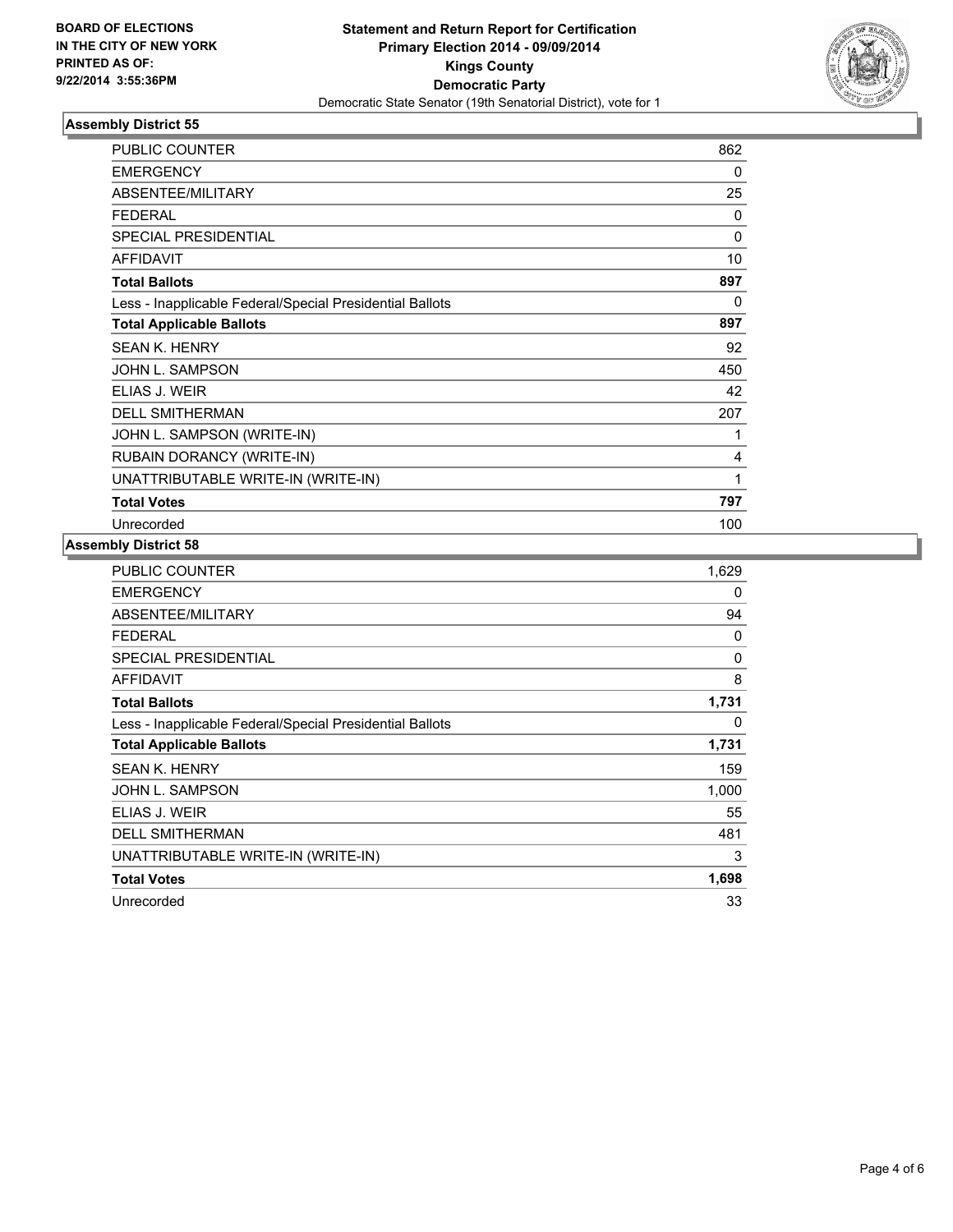

| <b>PUBLIC COUNTER</b>                                    | 3,571 |
|----------------------------------------------------------|-------|
| <b>EMERGENCY</b>                                         | 0     |
| ABSENTEE/MILITARY                                        | 85    |
| <b>FEDERAL</b>                                           | 0     |
| <b>SPECIAL PRESIDENTIAL</b>                              | 0     |
| <b>AFFIDAVIT</b>                                         | 25    |
| <b>Total Ballots</b>                                     | 3,681 |
| Less - Inapplicable Federal/Special Presidential Ballots | 0     |
| <b>Total Applicable Ballots</b>                          | 3,681 |
| <b>SEAN K. HENRY</b>                                     | 225   |
| JOHN L. SAMPSON                                          | 2,214 |
| ELIAS J. WEIR                                            | 115   |
| <b>DELL SMITHERMAN</b>                                   | 1,050 |
| <b>GERRYMANDED DISTRICT (WRITE-IN)</b>                   | 1     |
| LEV FIDDLER (WRITE-IN)                                   | 1     |
| STEWART MILSTEIN (WRITE-IN)                              | 1     |
| UNATTRIBUTABLE WRITE-IN (WRITE-IN)                       | 4     |
| <b>Total Votes</b>                                       | 3,611 |
| Unrecorded                                               | 70    |

| <b>PUBLIC COUNTER</b>                                    | 6.469        |
|----------------------------------------------------------|--------------|
| <b>EMERGENCY</b>                                         | 0            |
| ABSENTEE/MILITARY                                        | 80           |
| <b>FEDERAL</b>                                           | 0            |
| <b>SPECIAL PRESIDENTIAL</b>                              | $\mathbf{0}$ |
| <b>AFFIDAVIT</b>                                         | 72           |
| <b>Total Ballots</b>                                     | 6,621        |
| Less - Inapplicable Federal/Special Presidential Ballots | 0            |
| <b>Total Applicable Ballots</b>                          | 6,621        |
| <b>SEAN K. HENRY</b>                                     | 1,060        |
| JOHN L. SAMPSON                                          | 3,225        |
| ELIAS J. WEIR                                            | 123          |
| <b>DELL SMITHERMAN</b>                                   | 1,903        |
| JOY SIMMONS (WRITE-IN)                                   | 1            |
| UNATTRIBUTABLE WRITE-IN (WRITE-IN)                       | 3            |
| <b>Total Votes</b>                                       | 6,315        |
| Unrecorded                                               | 306          |